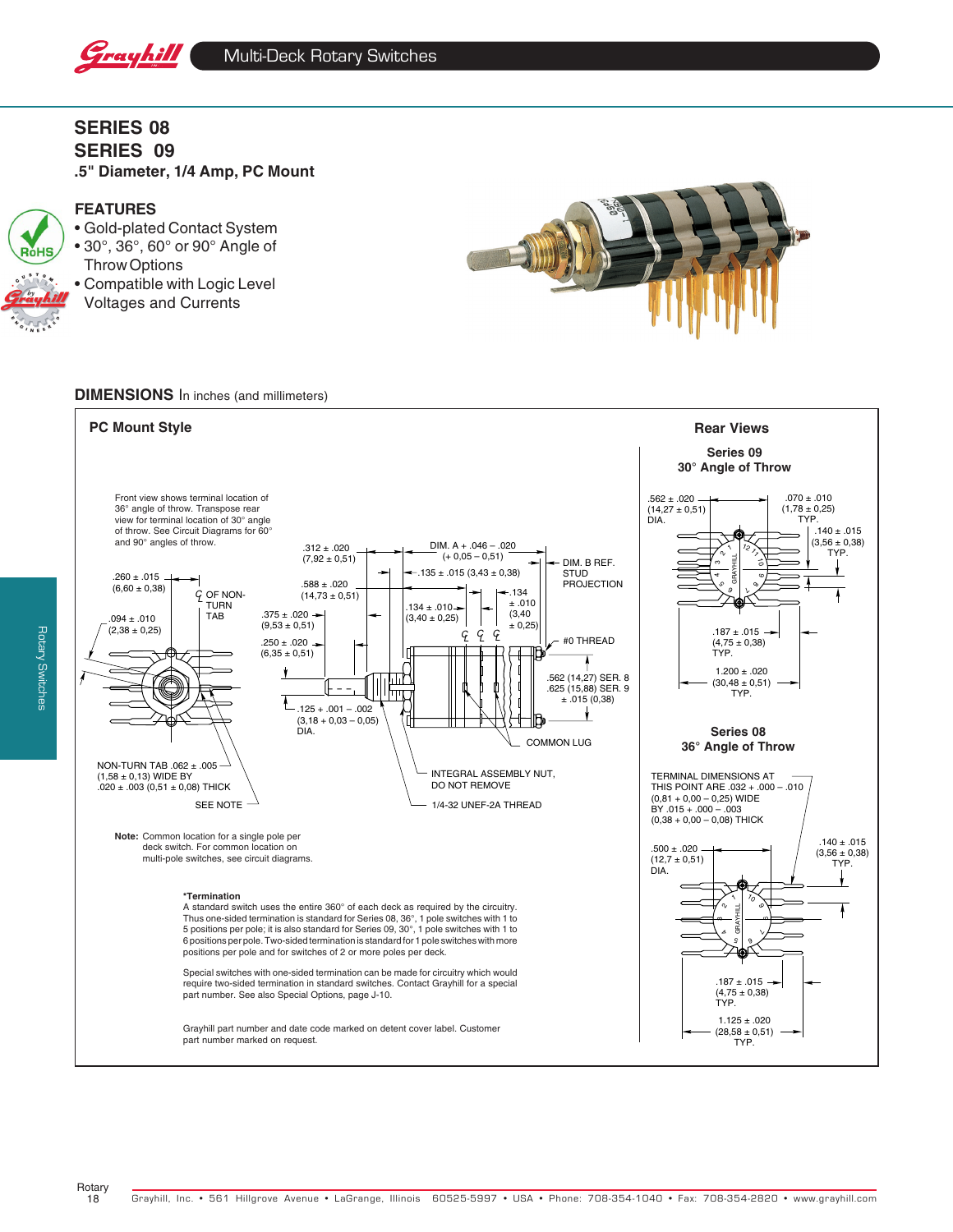

#### **CIRCUIT DIAGRAMS: PC Mount**



#### **PC BOARD MOUNTING PATTERN**



## **SHAFT AND PANEL SEAL**

A shaft and panel seal is available to provide watertight mounting of the Series 08 and 09. Standard and Military Style rotary switches. Sealing is accomplished by O-ring shaft seal and panel seal washer. When the panel seal is compressed, dimensions are approximately the same as an unsealed switch. Sealed switches are provided with a double flat bushing. Non-turn feature can be accomplished by proper fit of this bushing into panel hole and/or by allowing non-turn tab to extend into (but not through) panel. Military Style rotary sealed switches do not have a non-turn tab.

Rotary 19